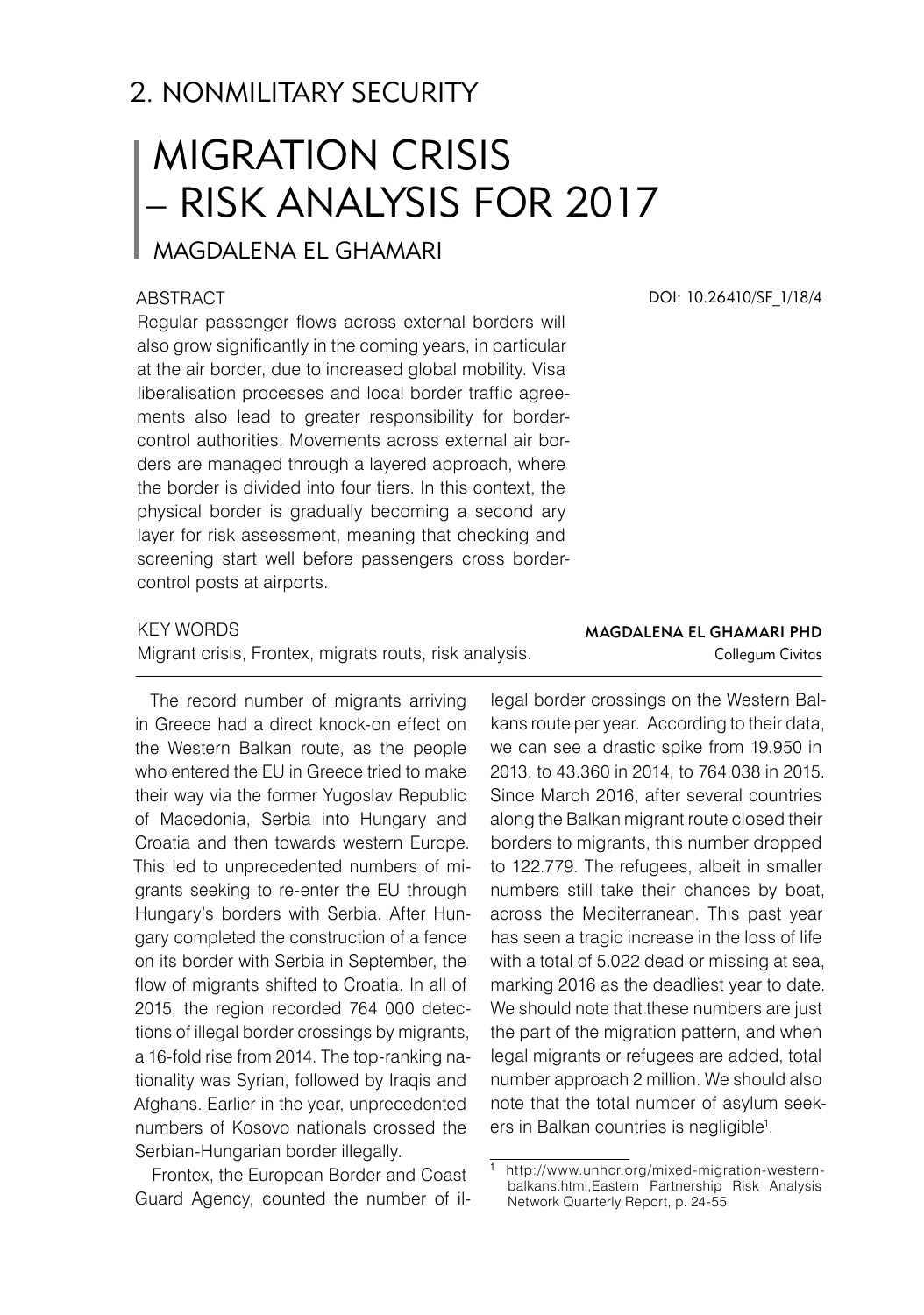Millions of people have migrated from their homes to other countries in recent years. Some migrants have moved voluntarily, seeking economic opportunities. Others have been forced from their homes by political turmoil, persecution or war and have left their countries to seek asylum elsewhere.

If all of the world's international migrants (people living in a country that is different from their country or territory of birth) lived in a single country, it would be the world's fifth largest, with around 244 million people. Overall, international migrants make up 3.3% of the world's population today2 .

However, international migrants do not live in one country. Instead, they are dispersed across the world, with most having moved from middle-income to high-income countries. Top origins of international migrants include India (15.6 million), Mexico (12.3 million), Russia (10.6 million), China (9.5 million) and Bangladesh (7.2 million).

Among destination countries, the U.S. has more international migrants than any other country. It is home to about one-infive international migrants (46.6 million). Other top destinations of migrants include Germany (12.0 million), Russia (11.6 million), Saudi Arabia (10.2 million) and the United Kingdom (8.5 million)<sup>3</sup>.

But absolute numbers don't tell the whole migration story. For example, while the U.S. has the most immigrants in the world, only 14% of the country's population is foreign born. This immigrant share is considerably lower than that in several Persian Gulf countries such as the United Arab Emirates, Qatar and Kuwait, where three-in-four or more people are international migrants. Moreover, top destination countries like Australia (28% foreign born)

and Canada (22% foreign born) have much larger immigrant shares of their total population than the U.S<sup>4</sup>.

Migration alters many things in origin and destination countries, but the international flow of money and demographic changes in host nations are some of the most noticeable.

As immigrants make money, they send some back to relatives in their home countries. These remittances have grown to nearly \$600 billion worldwide in 2015. For some countries, remittances are an economic lifeline. For example, about a quarter or more of Central Asian countries' gross domestic product is tied to remittances.

Trends prior to 2015. The route became a popular passageway into the EU in 2012 when Schengen visa restrictions were relaxed for five Balkan countries – Albania, Bosnia and Herzegovina, Montenegro, Serbia and former Yugoslav Republic of Macedonia.

In 2013, some 20,000 people crossed the Hungarian border illegally. Nearly all of them applied for asylum after crossing. They were encouraged by a change to Hungarian law that allowed asylum seekers to be transferred to open holding centres, which they absconded soon after. In July, the Hungarian authorities further amended asylum legislation and strengthened their border controls. Migrant flows from Greece tailed off, but overall numbers rose dramatically again in 2014. Part of the reason for the rise was irregular migration by nationals of the region, especially from Kosovo, who joined the northward march by Syrians and Somalis. On arrival in Hungary, they too requested asylum, and were accommodated in open refugee centres. They left the centres and headed to other European Union countries, particularly Austria and Germany, where many again applied for asylum.

<sup>&</sup>lt;sup>2</sup> Frontex Risk Analysis Network Quarterly Report, p. 11-27.

http://frontex.europa.eu/publications/?c=riskanalysis, Western Balkans Risk Analysis Network Quarterly, p. 41-59.

Western Balkans Risk Analysis Network Quarterly Report, p. 45-72.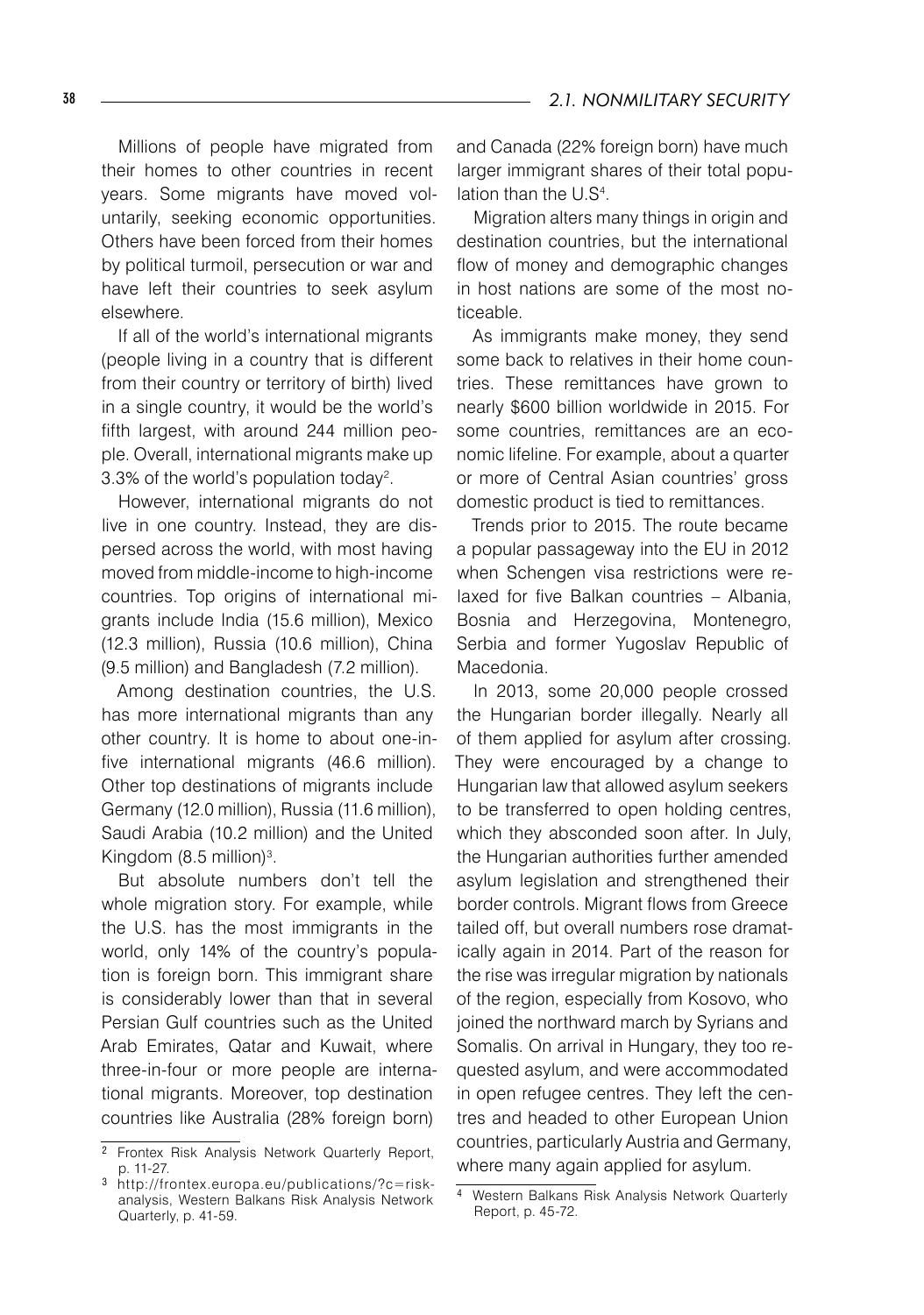

Number of international migrants by major area of origin, 2000 and 2015



Source: http://frontex.europa.eu/trends-and-routes/western-balkan-route/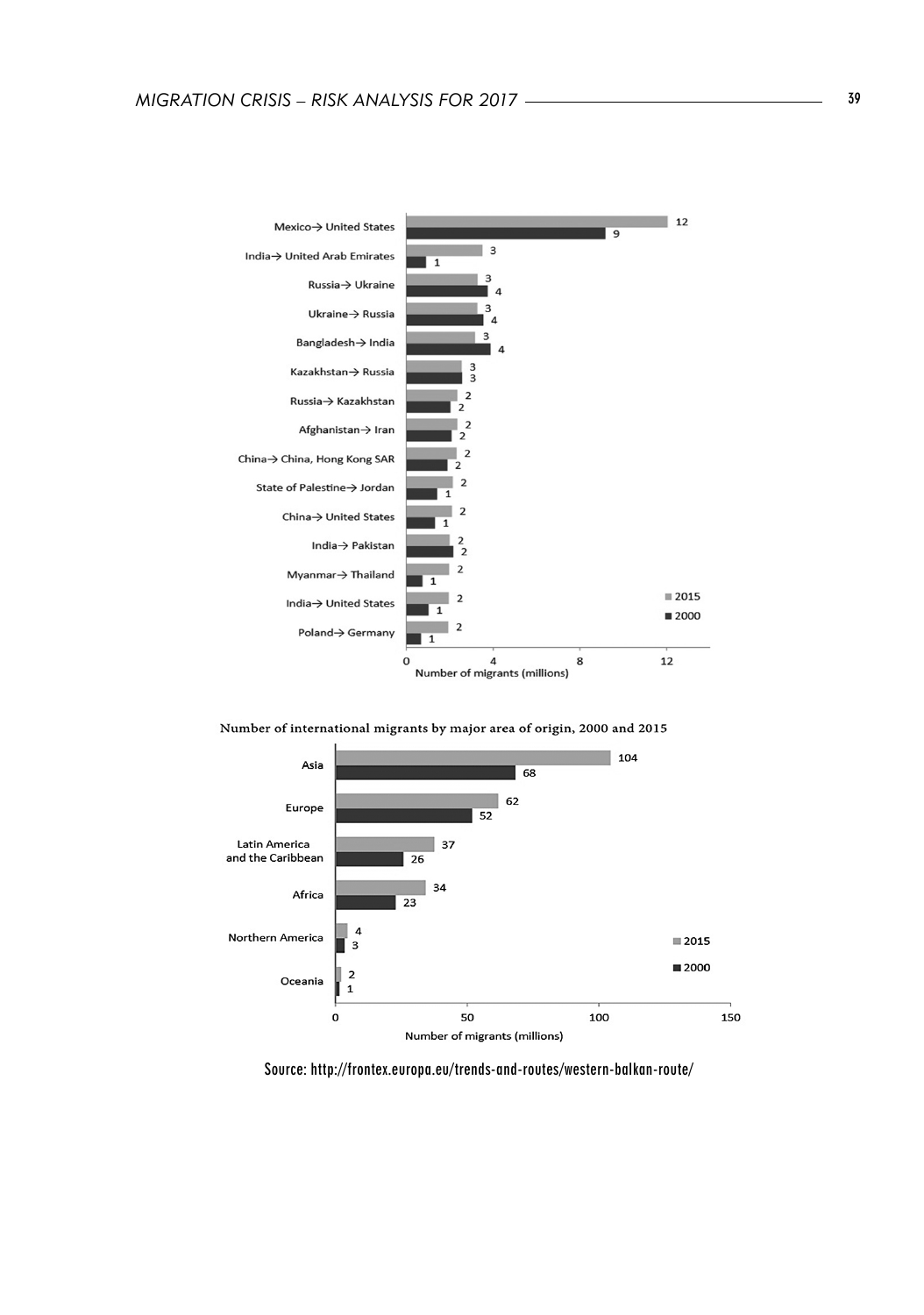

Illegal border crossings on the Western Balkans route in numbers. Source: http://frontex.europa.eu/trends-and-routes/western-balkan-route/

## The 2014-2015 Migration Report.

The 2014 Migration Report, which was drawn up by the Federal Office for Migration and Refugees, was presented by Federal Interior Minister Dr. Thomas de Maizičre on 6 January 2016. In addition to comprehensive data on migration regarding Germany, the Report contains a European comparison on migration-related events and on asylum-related immigration. It addresses the phenomenon of irregular migration and provides information on the structure and development of the population with a migration background. Major results of that document are:

- 2014 witnessed the highest level of immigration and the highest net migration since 1992.
- Immigration increased by 19 percent year-on-year in 2014. The number of those moving away rose by 15 percent; the migration surplus is 550,000 persons. The number of immigrants must be expected to rise markedly once more in 2015 as a result of the considerable asylum-related immigration.
- Internal EU migration accounts for 55 percent of total immigration to Germany.

Although the absolute number of Union citizens immigrating to Germany has continued to increase, the share of internal EU migration among total immigration is falling because of the disproportionate increase in asylum-related immigration.

- The year-on-year increase in the number of asylum applicants continued as a result of the increase in the number of trouble spots in the world (+60 percent to 203,000 applicants). The indicators of irregular migration also forecast a rise in this context.
- Immigration gained considerably greater momentum in 2015 too, in particular as a result of the marked rise in the number of people seeking asylum. The first eleven months of 2015 saw the number of asylum applicants (425,000 persons) rise by 134 percent vis-ŕ-vis the same period in the previous year. The number of asylum-seekers registered in the "EASY" system in the same period was much higher (965,000 persons).
- Immigration by specialist workers from countries outside the European Union rose by 13 percent year-on-year in 2014.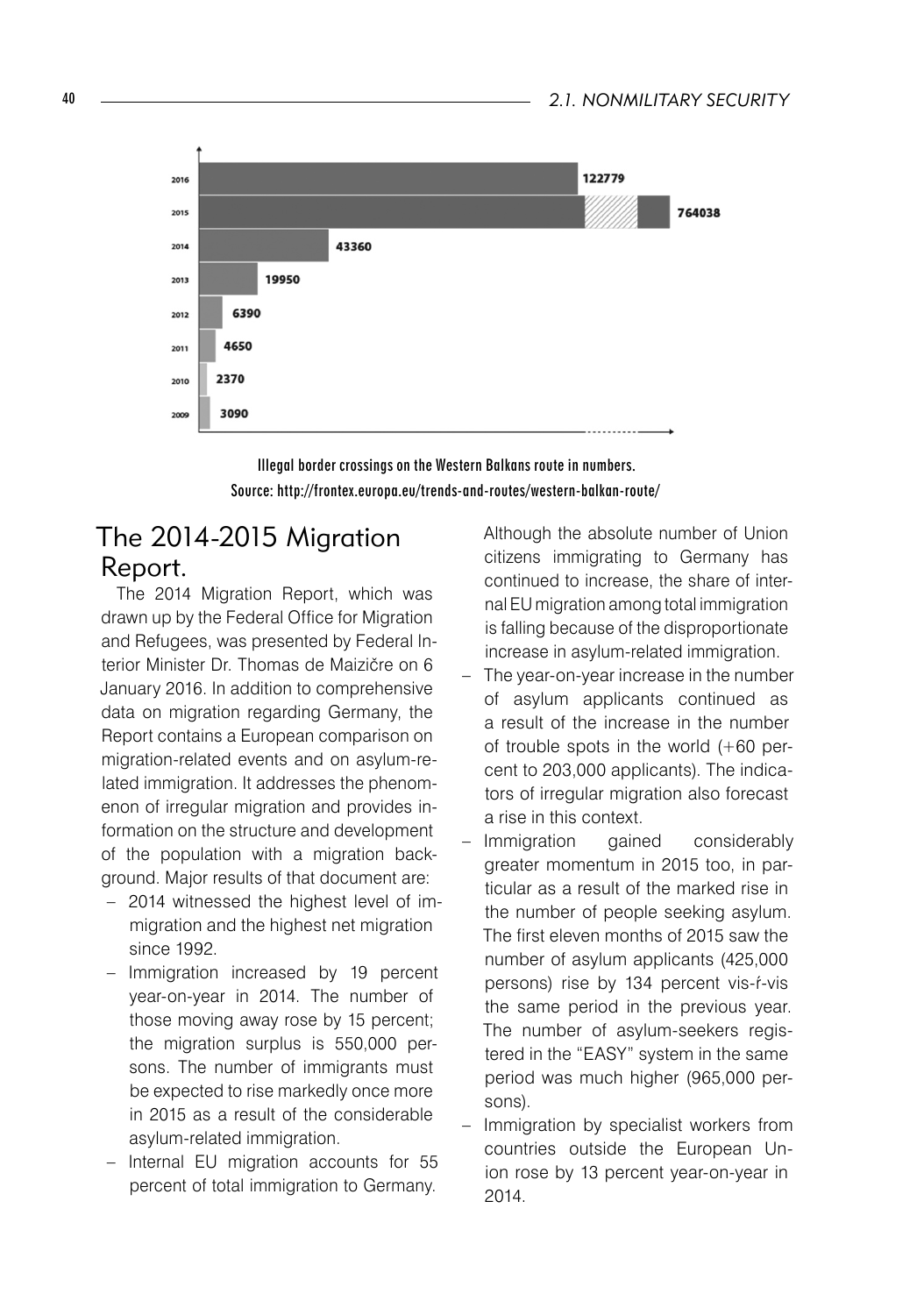- 93,000 young people who had obtained their higher education entrance qualification abroad commenced studies in Germany, this being more than ever before.
- Poland remained immigrants' main country of origin, as has been the case since 1996.
- Immigration from Romania and Bulgaria rose continually since EU accession in 2007.
- The numbers of immigrants from Croatia have also increased considerably since the country acceded to the EU as per 1 July 2013.
- One in five of Germany's inhabitants has a migration background, this figure being as many as roughly one-third among children aged under ten<sup>5</sup>.

The 2015 Migration Report, drawn up by the Federal Office for Migration and Refugees, was presented by Federal Ministry of the Interior on 14 December 2016. In addition to comprehensive data on migration regarding Germany, the Report contains a European comparison on migration-related events and on asylum-related immigration. It addresses the phenomenon of irregular migration and provides information on the structure and development of the population with a migration background<sup>6</sup>. Major results are:

– 2015 was characterized by the highest level of immigration of individuals seeking pro-tection. 476,649 asylum applications (first and subsequent asylum applications) were registered in 2015 (in comparison to 202,834 asylum applications in 2014). This amounts to an increase of 135.0 per cent in comparison to the preceding year.

- According to the EASY quota system (Initial Distribution of Asylum-Seekers) initially as many as 1,091,900 arrivals of asylum seekers were registered. However, errors in counting and double counting, as well as onward- or return travels could not be ex-cluded when registering in the EASY quota system, since no personal data is recorded in EASY. Only after the completion of the post-registration in September 2016 it be-came clear, that the number of arrivals was indeed 890.000.
- 2015 witnessed the highest level of immigration and the highest positive migration balance since 1992. In comparison to the previous year, immigration increased by 46 per cent to 2.14 million arrivals. The number of those moving away rose by 9 per cent (approx. 1 million); the migration surplus is 1.14 million persons.
- The number of asylum-seekers reached a historical record in 2015. In this context, an increase of the indicators of irregular migration has been observed.
- In the year 2015, Syria was the main country of origin of immigrants with 326,900 Syrians arriving in Germany, which was by far the largest group of immigrants. This is due to the disproportionate increase in asylum-related immigration within this group of persons. This also applies to the strong immigration from Afghanistan, Iraq and Pakistan.
- Internal EU migration remains strong, as it constitutes 39.6 per cent of the whole im-migration to Germany. Although Germany has registered an increase in the arrival of Union citizens, the share of the internal EU migration within the entire immigration is declining due to the disproportionate increase in asylum-related immigration.

http://frontex.europa.eu/publications/, Eastern Partnership Risk Analysis Network Quarterly Report,

p. 20-39. Frontex Annual Risk Analysis, p. 69-72.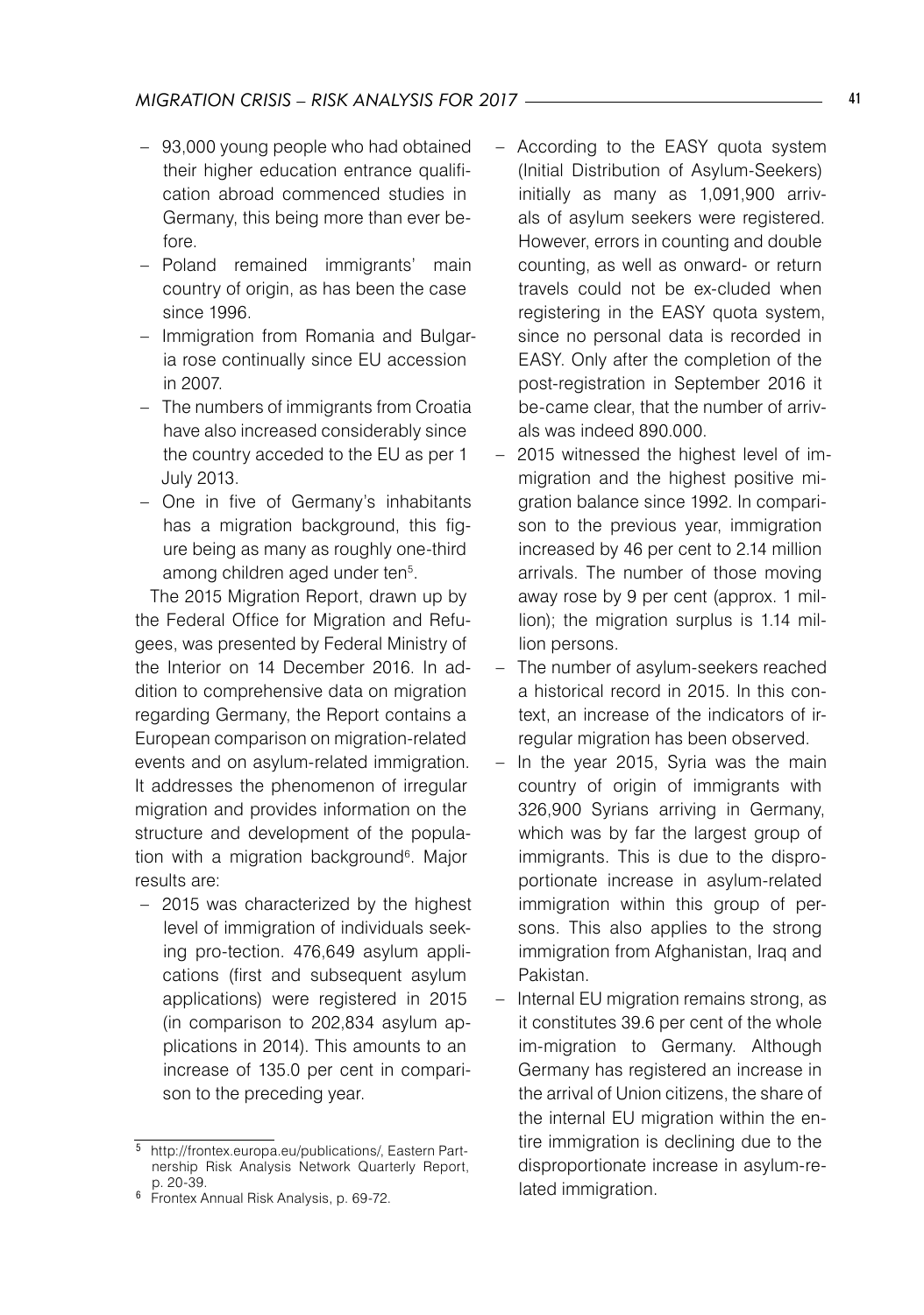- With 99.100 students the highest number of young people who received their entry qualification in a country other than the country they are currently studying in started studying in Germany.
- Family reunification increased by 44 per cent in comparison to the preceding year<sup>7</sup>.

Germany remains the main destination country for migrants in European comparison. Above all one fifth of the population has a migration background. Among children under the age of ten, about one-third has a migration background. In 2016 immigration to Germany declined. This is mainly due to the decline in asylum-related immigration since early 2016. The Federal Government's Migration Report is published on an annual basis by the Federal Office for Migration and Refugees<sup>8</sup>.

Mainly migration trends in 2016. 18<sup>th</sup> December was International Migrants Day, and a good day to reflect on just how dramatic a year 2015 has been for migration. Historic levels of displacement, thousands of deaths in transit and an unfolding European asylum crisis have combined with rising xenophobia, growing concerns about migration and security, and frozen policymaking. Can things get any worse – or better – next year? Here are predictions on migration in 2016.

First of all Europe's asylum crisis will get worse. There may not be many people left in Syria who want to escape, but the 3 million outside the country will not be going home any time soon, and neither does the majority want to stay in Jordan, Lebanon or Turkey. Nor is there any prospect for dramatic improvements in other countries from which people are heading to Europe in significant numbers, like Afghanistan and

Eritrea. Hungarian walls will not keep them out, any more than will naval patrols in the Mediterranean or capacity-building in transit countries. Expect three million asylum seekers to enter Europe next year – double the number this year – and most of them to head for Germany and Sweden.

Secondly the number of refugees worldwide will rise to yet new historic levels. The Syrian crisis will be compounded by new displacement from Afghanistan, Central African Republic, Eritrea, Libya and Yemen – and these are only the countries that are easy to predict.

Next thing are the climate change won't yet displace significant numbers – wait for 2020 for that. In the meantime there is no obvious opportunity for large-scale returns home to counterbalance these outflows globally (modest returns to Myanmar may be the best we can hope for). The majority of refugees will continue to live in the world's poorer countries.

Migrants will send home more money than ever before. The continued growth of international migration, a structural reliance on migrant labour, and the continued recovery of the global economy, will combine to fuel migrant transfers or remittances of at least \$500 billion. As a result migration will continue to rise on the development agenda. After significant lobbying, the potential for migration to contribute to poverty reduction has been acknowledged in the 2030 Sustainable Development Goals (SDGs).

There will be more women migrants than men. Over the last 20 years the number of women among migrants has increased worldwide, as the global demand for labour has become focused on domestic work, services, hospitality, and sex. In 2016 women will comprise more than half the world's 232 million migrants for the first time. A growing proportion of these women will

 $\frac{1}{7}$  Frontex Eastern Partnership Risk Analysis Network Quarterly Report, p. 38.

https://europeanwesternbalkans.com/2017/02/22/ balkan-migration-route-ongoing-story/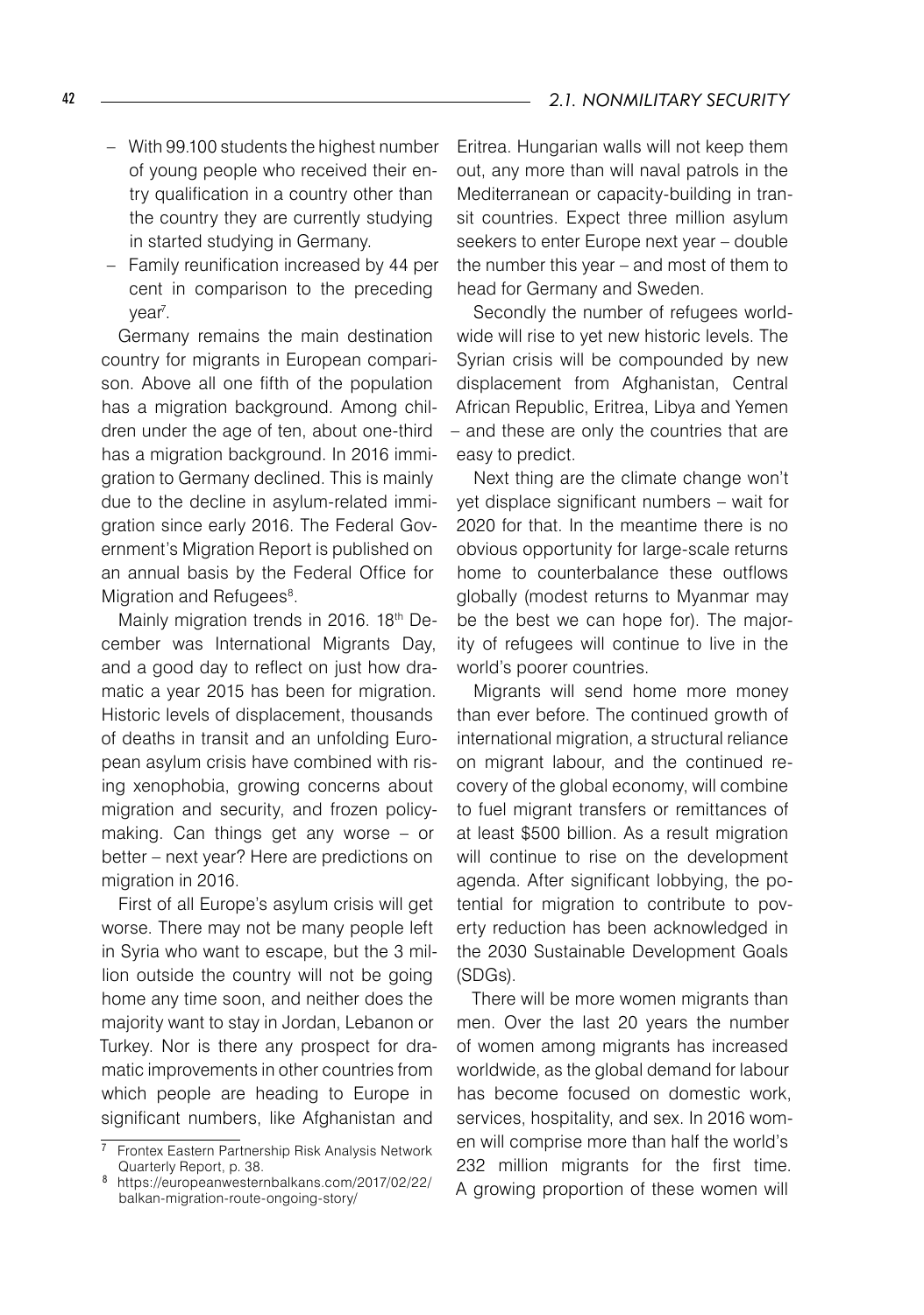migrate independently and as breadwinners for their families. A growing proportion will also be trafficked, and suffer human rights abuses.

The global war for talent will intensify. Continued retrenchement in Europe will place even greater emphasis on employing the best and brightest, but Europe will face

growing completion from new skills magnets like Brazil and China. Expect ageing, conservative, and increasingly xenophobic Europe to lose out in this competition. And expect more innovative policy responses in the US, for example to extend residency rights for tertiary students at the end of their degrees.





Refugees are a subset of displaced persons worldwide. The latest UN estimates suggest that more than 60 million, or nearly 1 in 100 people worldwide, are forcibly displaced from their homes, the highest number and share of the world's population since World War II. As of 2015, nearly twothirds (63%) of the world's displaced population still lived in their birth countries.

The Syrian conflict has dramatically increased the number of displaced people since the start of the Syrian conflict in 2011. About one-fifth of the world's displaced, or 12.5 million, were born in Syria. Colombia, meanwhile, has more displaced people than any other country: nearly 7 million, most of

whom are internally displaced because of the country's decades-long conflict.

In Europe, the recent surge of refugees has made some Europeans wary of the immigration situation in their countries. In eight of 10 European nations surveyed in spring, half or more adults in those countries said incoming refugees increased the likelihood of terrorism in their countries. Similarly, half or more adults in five of the 10 countries surveyed said that refugees would have a negative economic impact on their countries, taking jobs and social benefits.As the influx of different races, ethnic groups and nationalities changes the face of Europe, few Europeans say that growing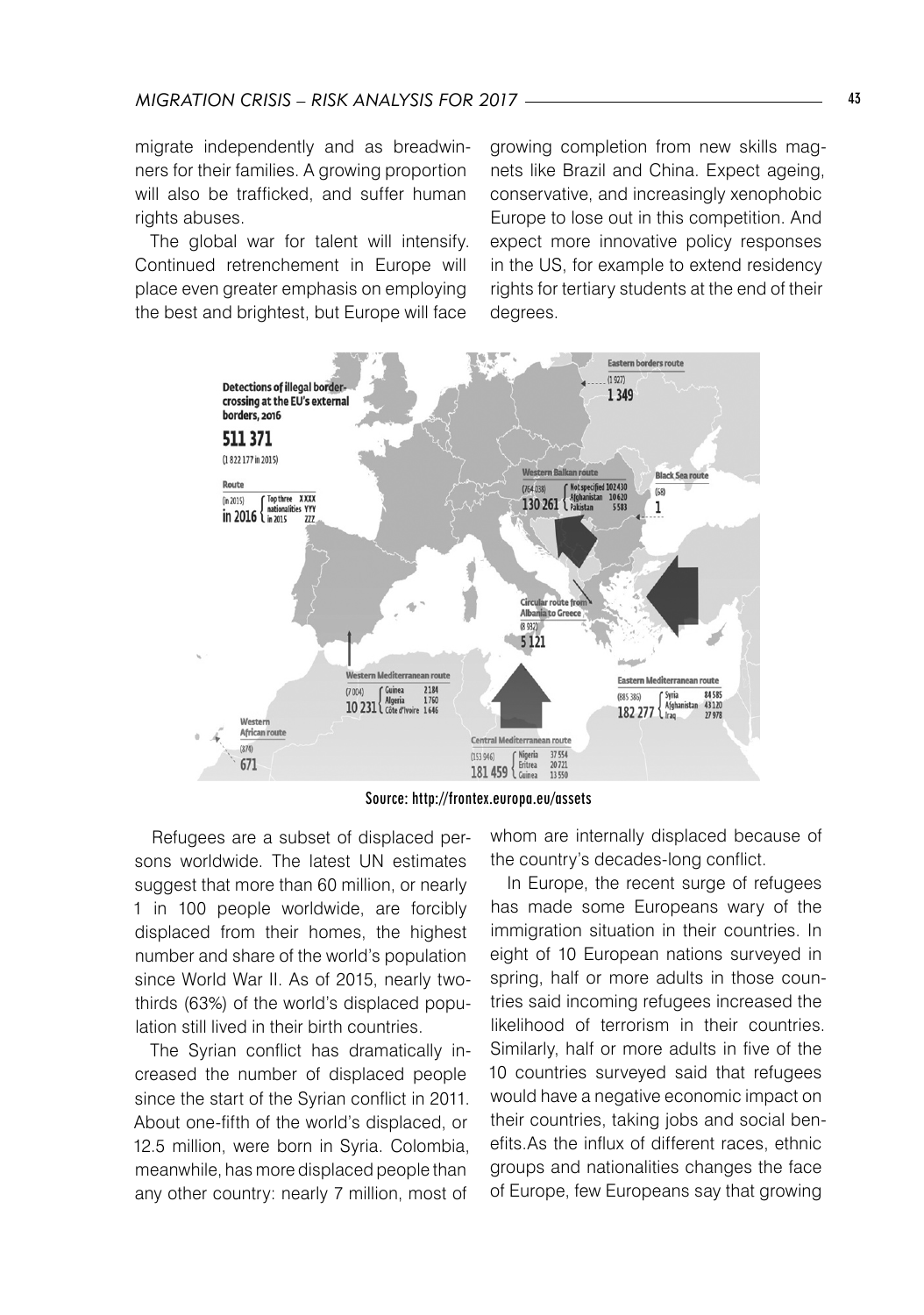diversity makes their country a better place to live. In none of the 10 nations surveyed did a majority see increasing diversity as a positive. The same survey found Europeans sharply divided about whether refugees leaving Iraq and Syria were a major threat to their countries<sup>9</sup>.

Cross-border crime. Inn 2016, during Frontex JOs, 96 tonnes of drugs and 36 tonnes of smuggled cigarettes were seized. Several incidents of illegal fishery and pollution at sea were detectedduring maritime JOs, as well as a number of stolen vehicles at the land borders. For years, Frontex has been promoting European border management with a special focus on irregular migration flows. Based on its new mandate, the Agency will develop an operational strategy in line with the concept of Integrated Border Management. An important element of border management is supporting Member States in combating organised crime at the external borders, including the smuggling of goods and trafficking in human beings. Smuggling of illicit drugsCannabis from the Western Balkans and North Africa. According to the EMCDDA European Drug Report 2016, more than 75% of drug seizures in Europe were of cannabis, Morocco being the main provider, although its production is in decline. Spain reported around twothirds of the total quantity of cannabis resin seized in Europe. In addition, Spain, together with Greece and Italy, has also reported large increases in seizures of cannabis herb in recent years<sup>10</sup>.

In September 2016, in an operation coordinated by the Guardia Civil, 19 tonnes of hashish were seized on a cargo ship and 12 persons arrested in the operational area of the JO Indalo. Regarding herbal cannabis, Turkey has been seizing larger quantities of

herbal cannabis than all EU countries combined over the past few years.

Cocaine from South America. According to EMCDDA's calculations for 2014, 1% of the general population and 2% of young adults used cocaine in the EU. However, seizures, increasing from the midnineties till 2007, have been declining since 2009. Most of the cocaine is seized by Spain, but trafficking routes to Europe have been diversifying and seizures were recently made in ports of the Eastern Mediterranean, Baltic and Black Sea. However, according to available data, these routes remained of minor importance. Moreover, cocaine is smuggled on pleasure boats and through container shipments, where it is often hidden under legitimate goods, and in air freight. At the air border, organised criminal networks often apply 'swarming tactics', consisting in 'flooding' planes with dozens of couriers per flight in the expectation that a sufficient number of them would slip through controls. As shown by examples from the Netherlands, some countermeasures have proven successful, such as the establishment of joint customs and border guard teams to identify couriers. However, stricter controls on selected highrisk air routes tended to lead to the use of alternative routing.

Heroin from Afghanistan, Iran and Pakistan. According to the EMCDDA, the overall quantity seized in the EU and Norway has declined from around 8 tonnes in 2009 to 5.6 tonnes in 2013, but then increased again to 8.9 tonnes in 2014. Notably, there has been a rapid increase in the size of individual shipments, with seizures of more than 100 kg, exceeding even the total quantity of heroin seizures reported in 2013<sup>11</sup>. Most of the heroin consumed in the EU is produced in Afghanistan and transported along a va

**Frontex Eastern Partnership Risk Analysis Network** Quarterly Report, p. 13.

<sup>10</sup> EMCDDA (2016), European Drug Report: Trends and Developments, p. 65.

<sup>11</sup> EMCDDA (2016), European Drug Report: Trends and Developments, p. 84.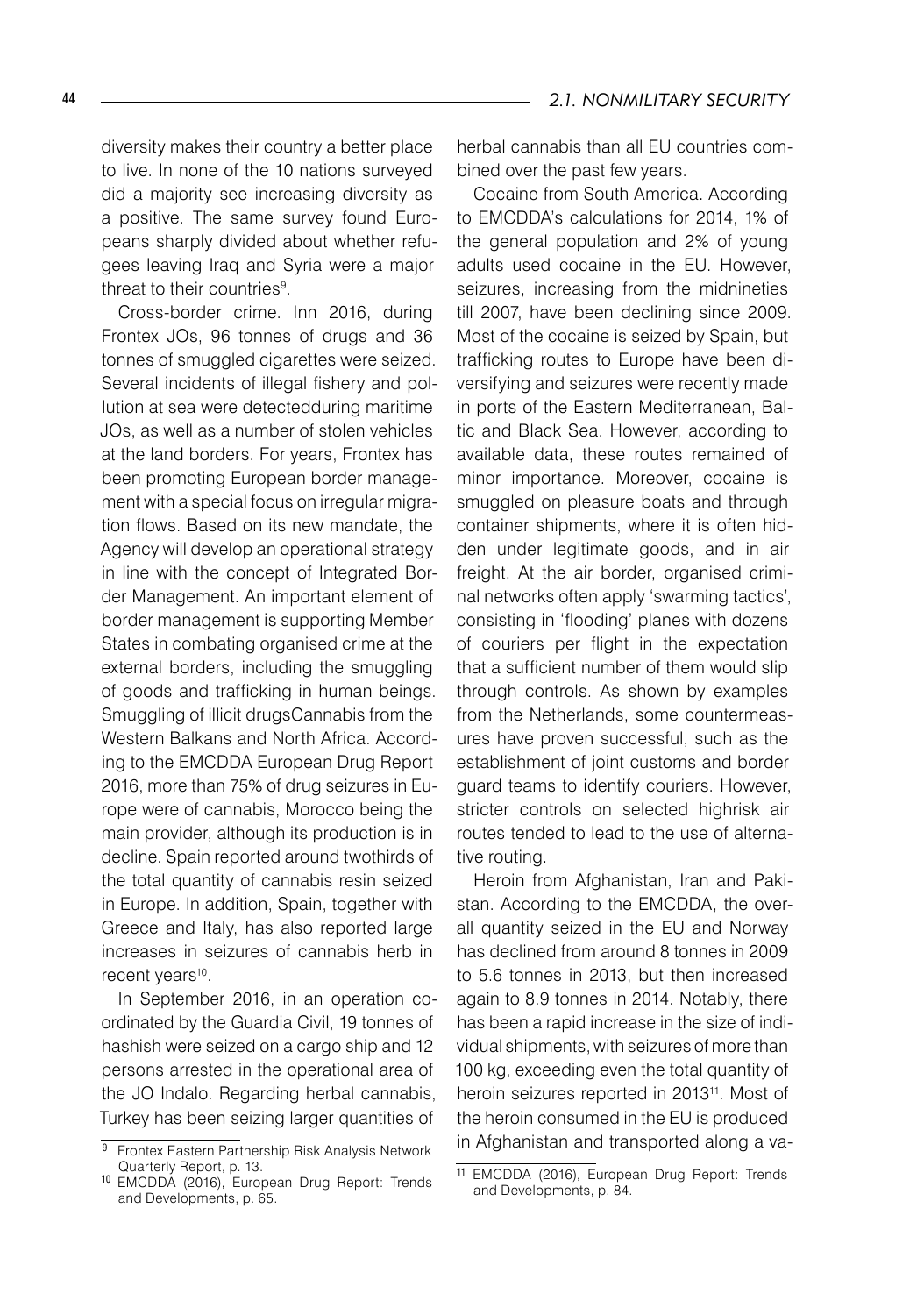riety of routes, including through Turkey and Balkan countries, the Northern route, which heads through Central Asia and the Russian Federation, and the Southern route via the Persian Gulf by sea, sometimes including passages through Africa.The latest annual statistics on seizures showed that more heroin was seized in Turkey than in all EU Member States combined, and the gap in large seizures 26 of 60.

Frontex Risk Analysis for 2017 within most countries of South Eastern . Europe points to a number of undetected shipments. On this route, heroin is often smuggled into the EU by criminals posing as individual travellers in small and medium amounts. Regular cooperation between border guards and customs authorities is of particular importance for the detection of drugs smuggled in this way. Smuggling of weapons The terrorist attacks in France in 2015 demonstrated that the effective control of firearms is indispensable to fight terrorism. The perpetrators of the terrorist attacks of January 2015 on the Charlie Hebdo office and a kosher supermarket in Paris and of November 2015 on the Bataclan theatre reportedly used weapons from the Western Balkans. Police investigations have generally shown a wide availability of militarygrade arms including AK47s, rocketpropelled grenade launchers on European illicit markets, especially in the dark net, which is a network that is not accessible through conventional search engines. Many of these weapons are illegally traded from former conflict regions such as the Western Balkans, where around 800 000 weapons are estimated to be in illegal civilian possession in Bosnia and Herzegovina alone. A closer cooperation and information exchange between European lawenforcement authorities (both inland and at the external border) and customs authorities is crucial in the effective fight against trafficking of firearms.

Links between migrant smuggling and other cross-border crimes. Many OCGs are involved in migrant smuggling as their main criminal activity. However, according to Europol, many of the OCGs involved in migrant smuggling are polycriminal and so engage in other criminal activities, including document counterfeiting, trafficking in human beings, property crime, drug trafficking, excise fraud, firearms trafficking, and trafficking in counterfeit goods. Other OCGs previously involved in these criminal activities have added migrant smuggling to their portfolio.There are tenuous links between migrant smuggling and terrorism involving the use of migrant smuggling networks and their logistics to support or fund terrorism related activities. At this point, however, there is no concrete evidence that terrorist groups maintain sustained engagement with OCGs involved in migrant smuggling. Nevertheless, it cannot be ruled out that terrorists may be using migrant smugglers' resources to achieve their goals.

Trafficking in human beings. The rise in irregular migration between 2015 and 2016 also led to a greater number of people (including minors and women) who can be easily exploited by smugglers and traffickers. According to a recently published UN-ODC analasis of global countrylevel data on THB victims and recently arrived regular migrants, trafficking in persons and regular migration flows in the case of some destination countries broadly coincide<sup>12</sup>.

Some irregular migrants are kidnapped, held for ransom, or forced to work against their will to repay their debts to smugglers. For instance, Nigerian irregular migrants rely on migrant smugglers to reach the EU. At the same time, human traffickers frequently lure Nigerian women to Europe for

<sup>12</sup> http://www.unhcr.org/mixed-migration-westernbalkans.html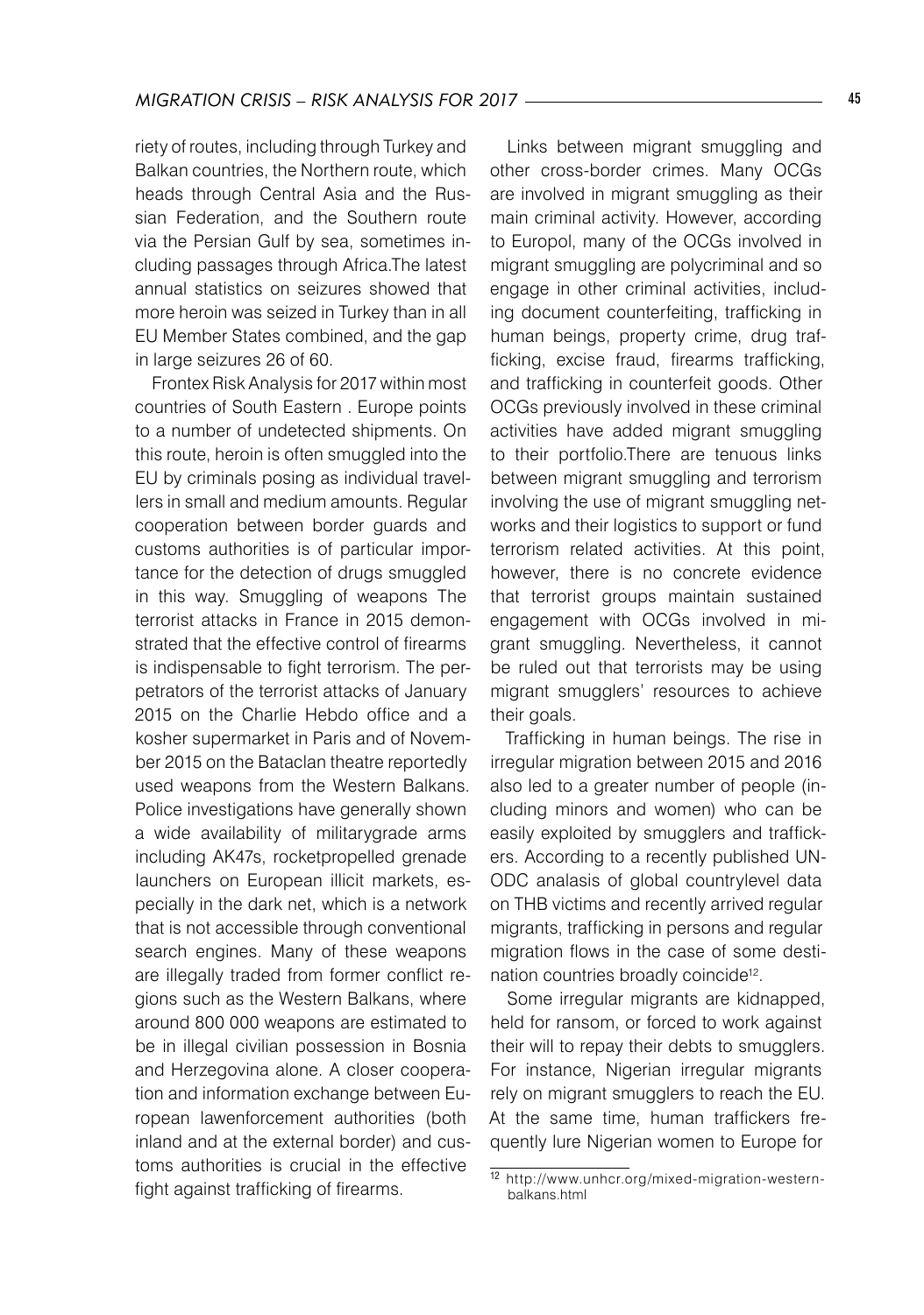sexual exploitation. Many irregular migrants become victims of forced labour or sexual exploitation at some stage during their journey to the EU. This particularly affects irregular migrants travelling on the Central Mediterranean route via Libya and, to a much lesser extent, those migrating along the Eastern Mediterranean route. Some irregular migrants who try to reachthe EU are forced to work at each leg of their journey to pay migrant smugglers. Higher prices of facilitation services also increase the risk of exploitation in countries of transit and arrival. So far, irregular migrants do not appear to be subject to systematic abuse once they reach the EU, even though individual cases were reported. For example, in December 2016, police in northern<sup>13</sup>. Greece freed two asylum seekers, a Syrian and an Iraqi man, who had been locked in a room for more than a week for failing to pay transit fees after being smuggled across the border from Turkey. Exit of stolen motor vehicles. According to Eurostat, the total number of vehicles including cars, motorcycles, buses, lorries, construction and agricultural vehicles stolen in the EU was steadily falling between 1998 and 2013. Among the reasons for the decline were the advanced antitheft technologies developed by the producers and intensified international lawenforcement cooperation. Only a small share of the vehicles stolen in the EU is detected at its external borders, often in the context of Frontex Joint Operations. Smuggling of excise goods The majority of excise goods smuggled across the EU's external borders are tobacco products. According to estimates of the European Commission, the illicit trade in tobacco products costs the EU and its

Member States EUR 10 billion a year in lost

tax revenues. It should be stressed that it is not only individual consumers and smallscale smugglers fromeconomically weak border regions that try to take advantage of existing price differences. In fact, also large scale criminal businesses illicitly import cigarettes from as far away as Asia, especially to Western European markets.

In 2016, seizures of 28 000 000 illicit cigarettes were reported in the framework of Frontex JOs. Half of this number was reported from Greece, more than 11 million cigarettes were seized at the eastern borders, about 1.2 million on the Western Balkan route and almost 300 000 at the Spanish border.

<sup>13</sup> UNODC Global Report on Trafficking in Persons 2016; available at http://www.unodc.org/documents/dataandanalysis/glotip/2016\_Global\_Report\_on\_Trafficking\_in\_Persons.pdf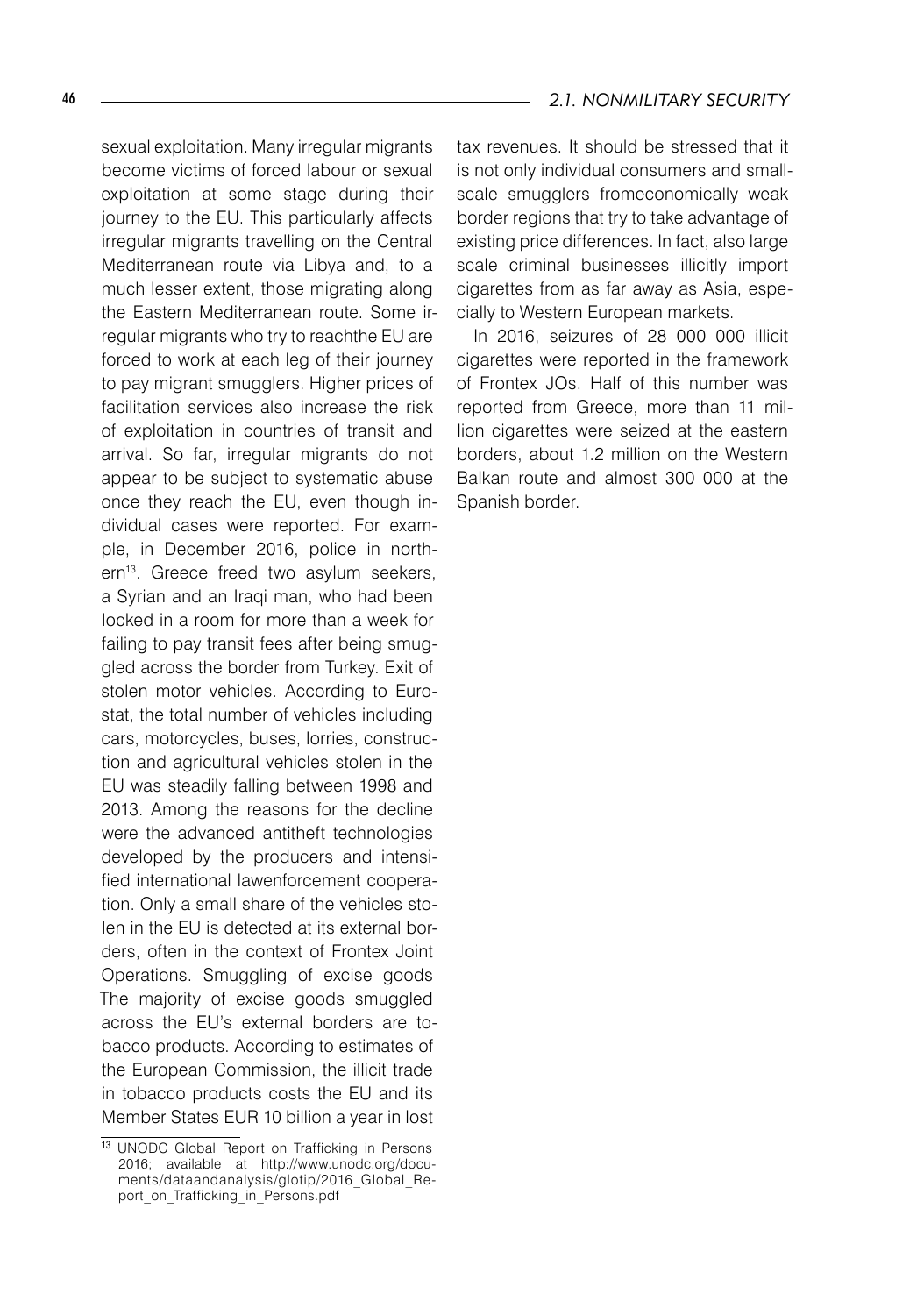

Source: http://frontex.europa.eu/assets

### Conclusions

Europe has also experienced its own refugee crisis as a destination for Syrians, Afghans, Iraqis and others escaping violence in their countries, with nearly 1.3 million refugees applying for asylum in the European Union, Norway and Switzerland in 2015. The EU struck a deal with Turkey in March 2016 to limit migrants coming through that country. Although that deal has largely halted migration from Turkey to Greece, Italy is on track to receive a record number of refugees this year. Meanwhile, European countries continue to work through a million or more asylum applications, including tens of thousands from unaccompanied minors.

Refugees are persons who cross international borders to seek protection from persecution, war and violence. Their total number has also increased from 50 years ago. Not including Palestinian refugees, there were about 1.7 million refugees worldwide in 1960, and about 16 million

in 2015, according to United Nations High Commissioner for Refugees. The number of refugees in 2015, however, is slightly less than the early 1990s following the fall of the Berlin Wall. As of 2015, refugees account for only about 8% of all international migrants.

In 2016, the EU experienced another year of intense migratory pressure at its external borders. Member States reported more than 511 000 detections of illegal bordercrossing, which corresponds to roughly 382 000 new arrivals from Africa, the Middle East and Asia. This was a significant decrease in comparison with 2015, when over one million migrants came to the EU. However, the overall situation at Europe's external borders remained challenging.

The decrease in arrivals was mainly caused by fewer migrants arriving in Greece from Turkey. This drop was a result of the EU Turkey statement of March 2016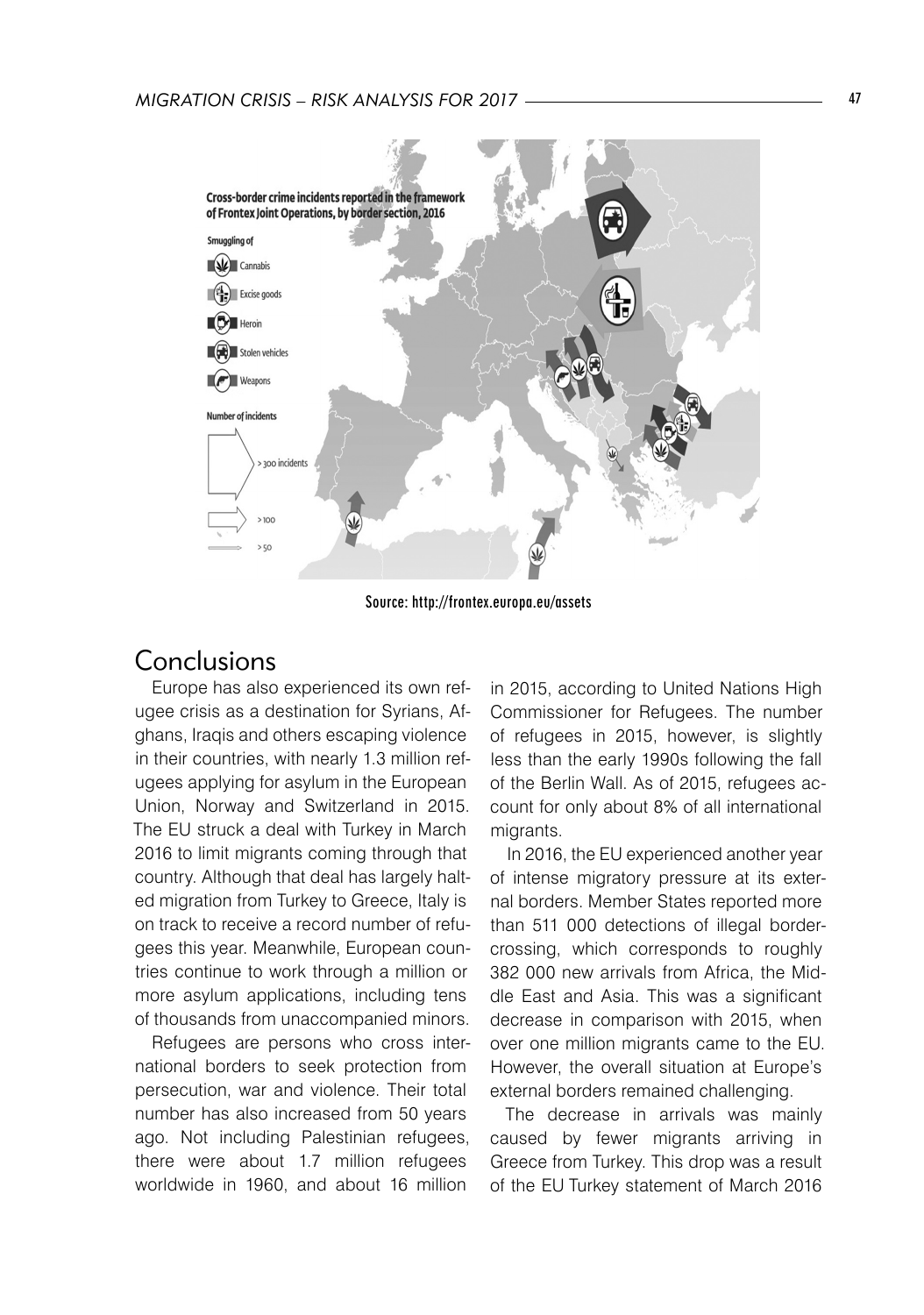and the introduction of strict border control measures in Western Balkan countries, which effectively closed the Balkan route.

As a result of the EU Turkey statement, migrants who arrived on the Greek Islands after 20 March could be returned to Turkey. Indeed, since April 2016 Frontex supported the Greek authorities in returning migrants who had been issued return decisions. While the number of migrants from Asia and the Middle East decreased, 2016 was marked with an increase in migratory pressure from Africa, in particular on the route from Libya to Italy. Italy saw the highest number of arrivals ever recorded – about 182 000, with a significant increase in the number of migrants from West Africa. Tragically, despite rescue efforts by Frontex, the Italian Coast Guard and Navy, Operation EUNAVFOR Med, and the assistance of many NGO and commercial vessels, several thousands of migrants making the crossing on overcrowded and unseaworthy rubber dinghies lost their lives in the Mediterranean. There was also an increase in peoplesmuggling activities, both on routes leading to and within Europe. Many of the migrants used forged documents, which remains a challenge for border authorities. Moreover, a large number of poorly documented migrants moving within Europe continues to constitute a threat to Europe's internal security. Throughout the year, Frontex (since October 2016 the European Border and Coast Guard Agency) consistently deployed between 1 000 and 1 500 border guards at the EU's external borders. In its maritime operations in the Central Mediterranean and the Aegean Sea, the Agencydeployed vessels rescued 90 000 migrants. At the same time, Frontex officers ensured the registration and identification of thousands of newlyarrived migrants in Greece and Italy. In Frontex operations in Italy, Greece, Spain, Hungary, Croatia and Bulgaria, 1265 suspected people smugglers were arrested and more than 95 tonnes of illegal narcotics confiscated.

Also in 2016, Europe saw massive movements of people who crossed the external border of the EU illegally and decided to move on to other Member States. Moving within the EU, irregular migrants use a variety of modi operandi and means of transport, which makes the strategic analysis of intraSchengen secondary movements extremely difficult.

Large migration flows, as witnessed during the crisis of 2015-2016, made secondary routes more visible for strategic analysis. The concerted efforts of the countries along the Western Balkan route to close their borders and to end the facilitated travel through their territories resulted in reducing the visible flow of people on the most frequented secondary route through the former Yugoslav Republic of Macedonia, Serbia, Croatia / Hungary and further on to Austria and Germany. However, detections reported from Member States showed that these movements continued after March 2016, although at a lower level and in a more covert way. The reinstatement of controls at the internal borders of some Member States led to a diversification in routes and modi operandi. Also, the rise in migration pressure at the Central Mediterranean route brought about changes in the extent to which certain Member States were affected by the migration of undocumented persons on secondary routes within the EU and Schengen area. South-Eastern route: reported attempts to bypass Austria.